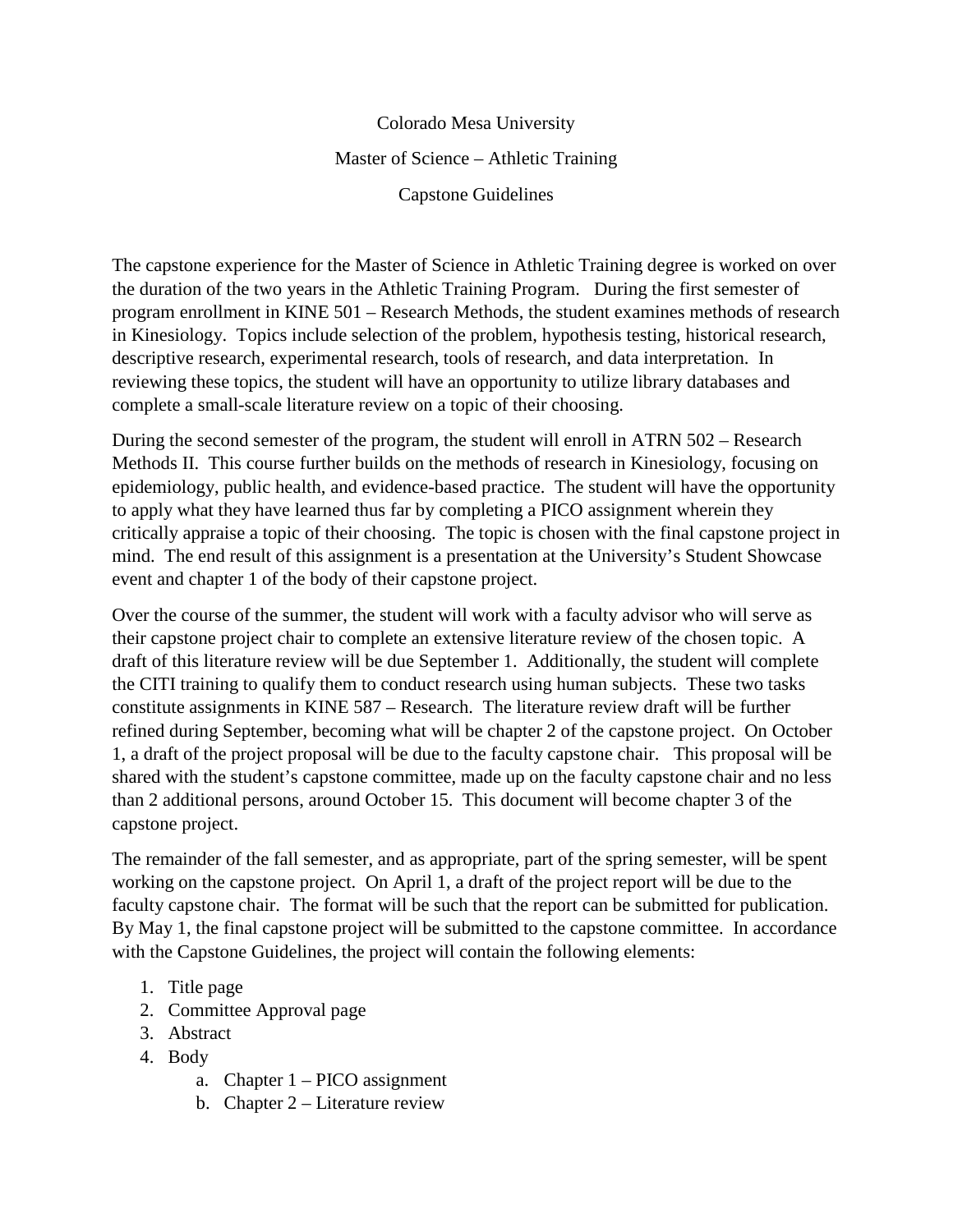- c. Chapter 3 Project proposal
- d. Chapter 4 Project report written in a publishable format
- 5. Bibliography of all references consulted
- 6. IRB/IACUC letter (if necessary)

Details concerning elements  $1 - 3$  and  $5$  and  $6$  are contained in the University's Capstone Guidelines. Details concerning the body of the document are below in Appendix A. The student will present their complete project on campus during final exams of their second spring semester. An electronic copy of the project, converted to PDF format, will be submitted to the Director of Graduate Studies, who will deliver it to the Library for archival. Since the capstone project will encompass the entire second year of the Athletic Training Program, the student will receive an incomplete in KINE 587 after fall semester with the grade awarded in spring semester upon project completion.